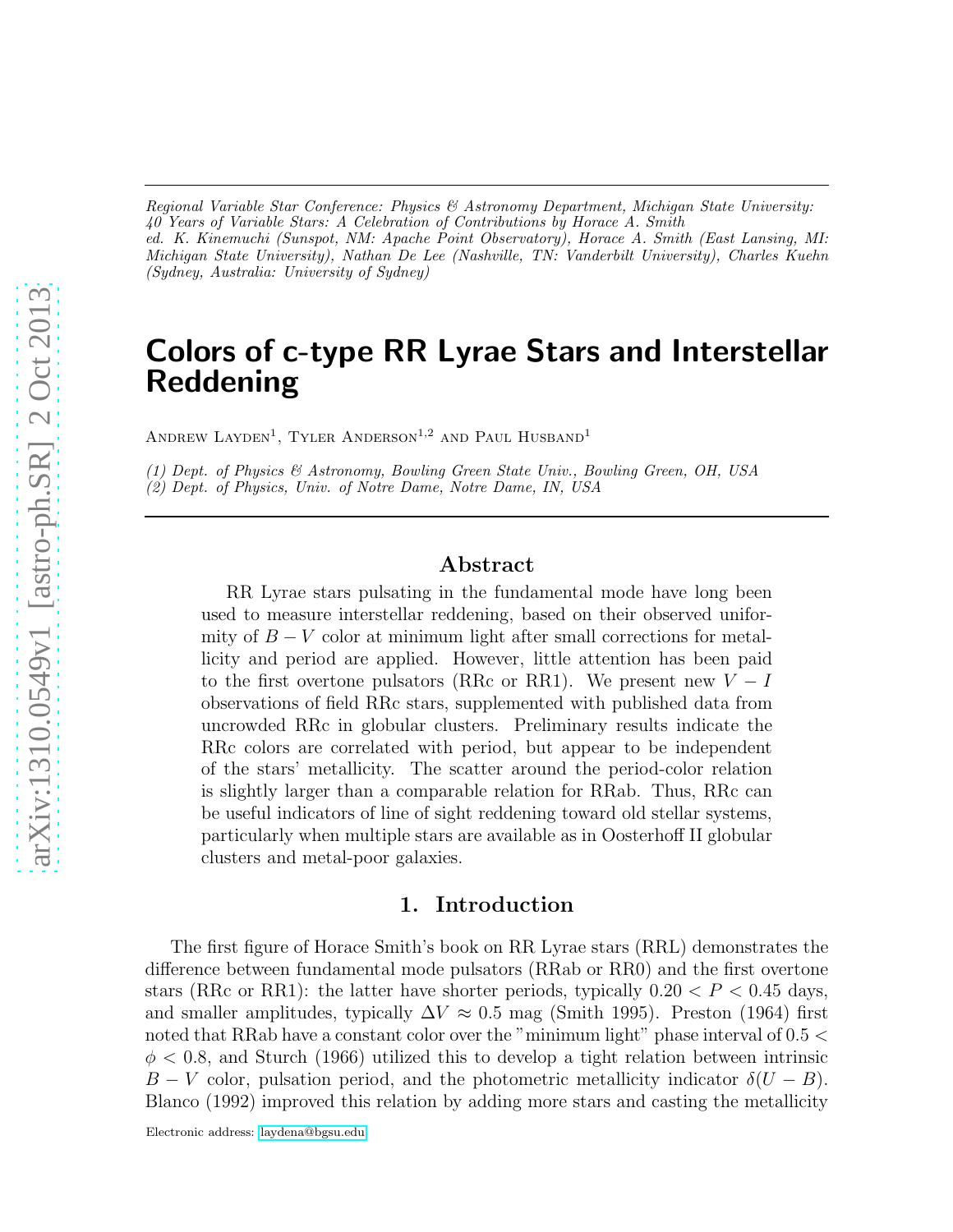#### Intrinsic Colors of RRc 103

in terms of the spectroscopic  $\Delta S$  index of the strength of the Ca II K line. Walker (1990) provided a similar relation using [Fe/H] to indicate metallicity.

Since then, more and more RRL photometry has been done using red-sensitive CCDs in the VI bands. Mateo et al. (1995) showed that  $V-I$  colors can also be used to determine interstellar reddening, and that the metallicity sensitivity is weaker than for  $B - V$  based on their sample of a dozen stars drawn from the literature. Day et al. (2002) and Guldenschuh et al. (2005) refined and extended this relation for RRab using new observations of six southern stars. Kunder et al. (2010) extended the relation to  $V - R$  colors.

Despite this extensive development for RRab stars, little work has been done to calibrate a reddening relation for RRc. One example is the relation presented in Mc-Namara (2011),

$$
(\langle B \rangle - \langle V \rangle)_0 = 0.048 + 0.501P,\tag{1}
$$

where the angled brackets indicate the intensity mean magnitude over all phases. Mc-Namara derived this relation for the RRc in M3, and extended it to other metallicities using a color correction based on model atmospheres. Our goal in this study is to provide reliable calibrations for  $B - V$  and  $V - I$  colors based on a larger sample of RRc stars spanning a wide range in metallicity and including stars in both globular clusters and the Galactic field.

### 2. Data

Over the last decade, we have acquired numerous  $VI$  images of RRL using the 0.5m Cassegrain telescope and Apogee Ap6e CCD camera located on the BGSU campus. Here, we present data for 11 RRc. For each star, all-sky photometry was obtained using the WIYN 0.9-m telescope at Kitt Peak in order to calibrate the  $VI$  magnitudes of about ten surrounding comparison stars to the Landolt (1992) scale, and thereby enable the transformation of the differential photometry of the RRc taken at BGSU onto the standard  $VI$  system.

Several southern RRc were observed using the PROMPT  $0.4$ -m telescopes<sup>1</sup> on Cerro Tololo, Chile. Differential photometry was derived from most images, and calibrated to the standard VI system using Landolt (1992) standards taken on one photometric night.

Additional BV I data were gleaned from published studies of RRc in globular clusters. For consistency with the field star data, we preferentially selected studies with photometry tied to Landolt (1992) or Stetson (2000) standard stars. Table 1 shows the clusters we have currently utilized, including the metallicity and reddening from the Harris (1996) compilation, the Oosterhoff type, the number of RRc stars in the cited reference, the filters employed, the standard stars used to calibrate the photometry, the

<sup>&</sup>lt;sup>1</sup> Operated by the University of North Carolina at Chapel Hill; we thank Dan Reichart and his team for providing access to these facilities.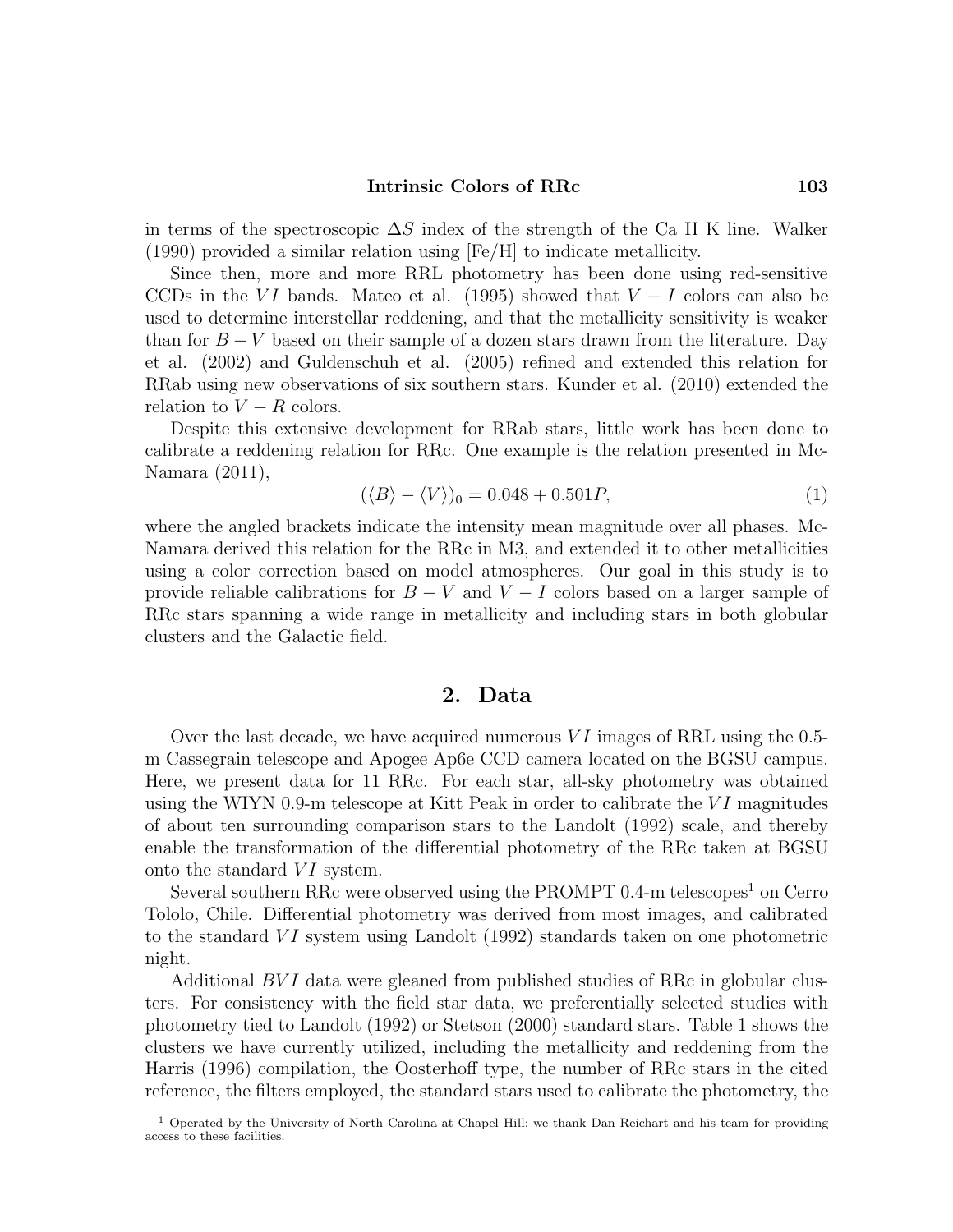| NGC                                                        | [Fe/H]                                              | $E(B-V)$ Oo $N_{RRc}$ Filters Stds <sup>a</sup> |         |                      |                                    |                                                    | Method <sup>b</sup>                     | Reference                                                                                       |
|------------------------------------------------------------|-----------------------------------------------------|-------------------------------------------------|---------|----------------------|------------------------------------|----------------------------------------------------|-----------------------------------------|-------------------------------------------------------------------------------------------------|
| 1851<br>$5904 = M5$<br>$5272 = M3$<br>4171<br>$4590 = M68$ | $-1.18$<br>$-1.29$<br>$-1.50$<br>$-1.80$<br>$-2.23$ | 0.02<br>0.03<br>0.01<br>0.02<br>0.05            | 1?<br>Н | 14<br>47<br>10<br>16 | BV I<br>VΙ<br>BV I<br>BV I<br>BV I | L92<br>L92<br><b>S00</b><br>S <sub>00</sub><br>L92 | DAO<br>DAO<br><b>ISIS</b><br>DAO<br>DAO | Walker (1998)<br>Reid (1996)<br>Benkő et al. (2006)<br>Stetson et al. $(2005)$<br>Walker (1994) |

TABLE 1 Globular Clusters

Standard stars from Landolt (1992) or Stetson (2000).

<sup>b</sup> Photometry derived from DAOPHOT (Stetson 1987) or ISIS (Alard, 2000).

method of photometry, and the reference to the study from which the photometry was taken. In most cases, we were able to retrieve the original time series photometry, so we can plot the light curves in all available passbands and perform our own statistical analysis on the data. For many of these clusters, more recent photometry is available, but it tends to be of variables in the inner, crowded region of the cluster. This summer, we are in the process of adding 3-4 new clusters to the analysis.

Light curves for two typical stars are shown in the top panels of Figure [1.](#page-3-0) For stars with non-contemporaneous  $BVI$  observations we created color curves by creating a series of twenty phase bins, each 0.05 phase units wide, and calculating the magnitudemean B, V, and I in each bin, and then calculating  $B - V$  and  $V - I$  in each bin. Results are shown in the bottom panels of Figure [1.](#page-3-0)

Because photometric crowding and blending can bias photometry in globular clusters, we visually inspected the environs of each variable star on a wide-field, mosaicked CCD image provided with the Stetson  $(2000)$  standards,<sup>2</sup> using finder charts or equatorial coordinates to identify the variable. We assigned the star a "crowding class"  $(C_C)$ on a 0-4 scale, where 0 indicates an isolated star comparable to most field stars, and 4 indicates a badly blended image.<sup>3</sup> While admittedly more subjective than the separation index of Stetson, Bruntt  $&$  Grundahl (2003), we do not have access to the original CCD images or DAOPOT photometry from which to calculate the separation index. The crowding class has the advantage that it includes stars not in the DAOPHOT star list, such as badly saturated stars, and it considers the level of unresolved background light. It is also a good training exercise for acquainting new students with astronomical image analysis and star field recognition.

The RRL-rich cluster M3 provides an opportunity to check how photometry may be biased by stellar crowding, though this cluster is far from the most crowded in

<sup>2</sup> See http://www1.cadc-ccda.hia-iha.nrc-cnrc.gc.ca/community/STETSON/.

 $3$  See http://physics.bgsu.edu/layden/BGSU\_Observatory/CrowdingClass.pdf.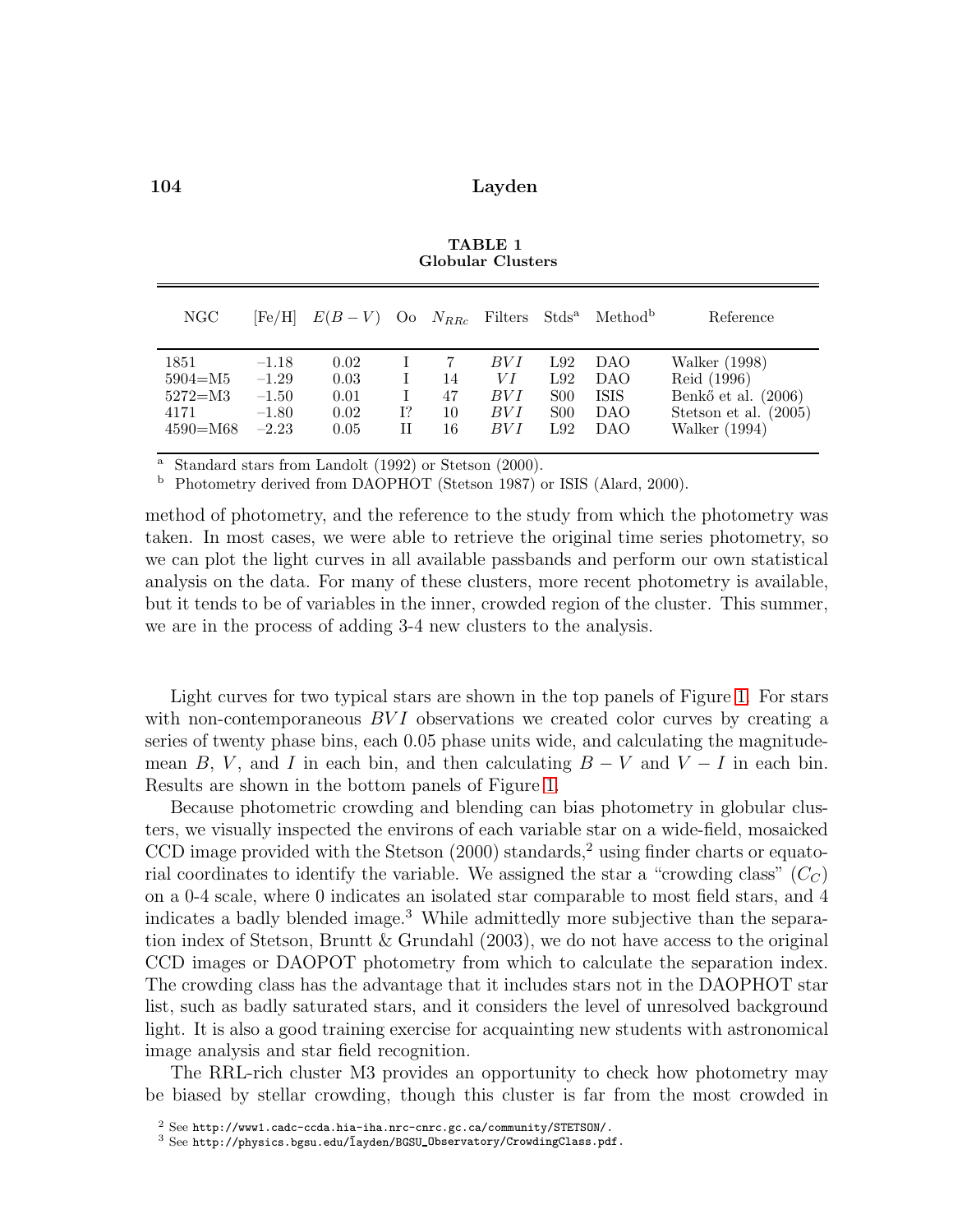

<span id="page-3-0"></span>Figure 1.— The light and color curves for the field star BX Leo observed at BGSU (left), and the globular cluster star V26 in NGC 1851 from Walker (1998), which has  $C_C = 1$  (right). The red and blue color curves for V26 show  $V - I$  and  $B - V$ , respectively.

our list. In Figure [2](#page-4-0) we show the intensity-mean magnitudes and colors of the RRc in M3 plotted against their crowding class. The right-side panels show generalized histograms (replacing each binned point in a normal histogram with a unit Gaussian having  $\sigma = 0.02$  mag) of the stars having  $0 \leq C<sub>C</sub> \leq 2$  (solid curves) and for all stars (dotted curves). In the top panel, we would expect to see more crowded stars show a tendency to be brighter and span a wider range of magnitudes as neighbor stars blend and merge with the target variable. We see some of this behavior, but there is also vertical scatter at every crowding class, perhaps due to binary companions. The colors show more affect of crowding: in both cases the scatter increases with crowding class, though some of the scatter seen in  $\langle V \rangle - \langle I \rangle$  at all crowding classes is attributable to the strong period-dependence described below. Also shown in the figure is the fact that the point-to-point scatter in a star's light curve tends to increase with crowding class, suggesting that the effects of crowding vary from image to image depending on factors like seeing, sky background, etc. From this analysis, we conclude that the photometry of stars with  $0 \leq C_{C} \leq 2$  is generally trustworthy, while that of stars with  $C_{C} = 3$  or 4 becomes increasingly less so. Since our goal is to get the best possible mean colors, rather than a complete sample, and many clusters have abundant RRc, we can reject stars with  $C_C \geq 3$ .

# 3. Analysis

The color of an RRL can be calculated in many ways. Past studies of RRab stars have focused on the mean magnitude-averaged color during minimum light, defined as the interval between phases of 0.5 and 0.8 (Sturch 1966), where the color is approx-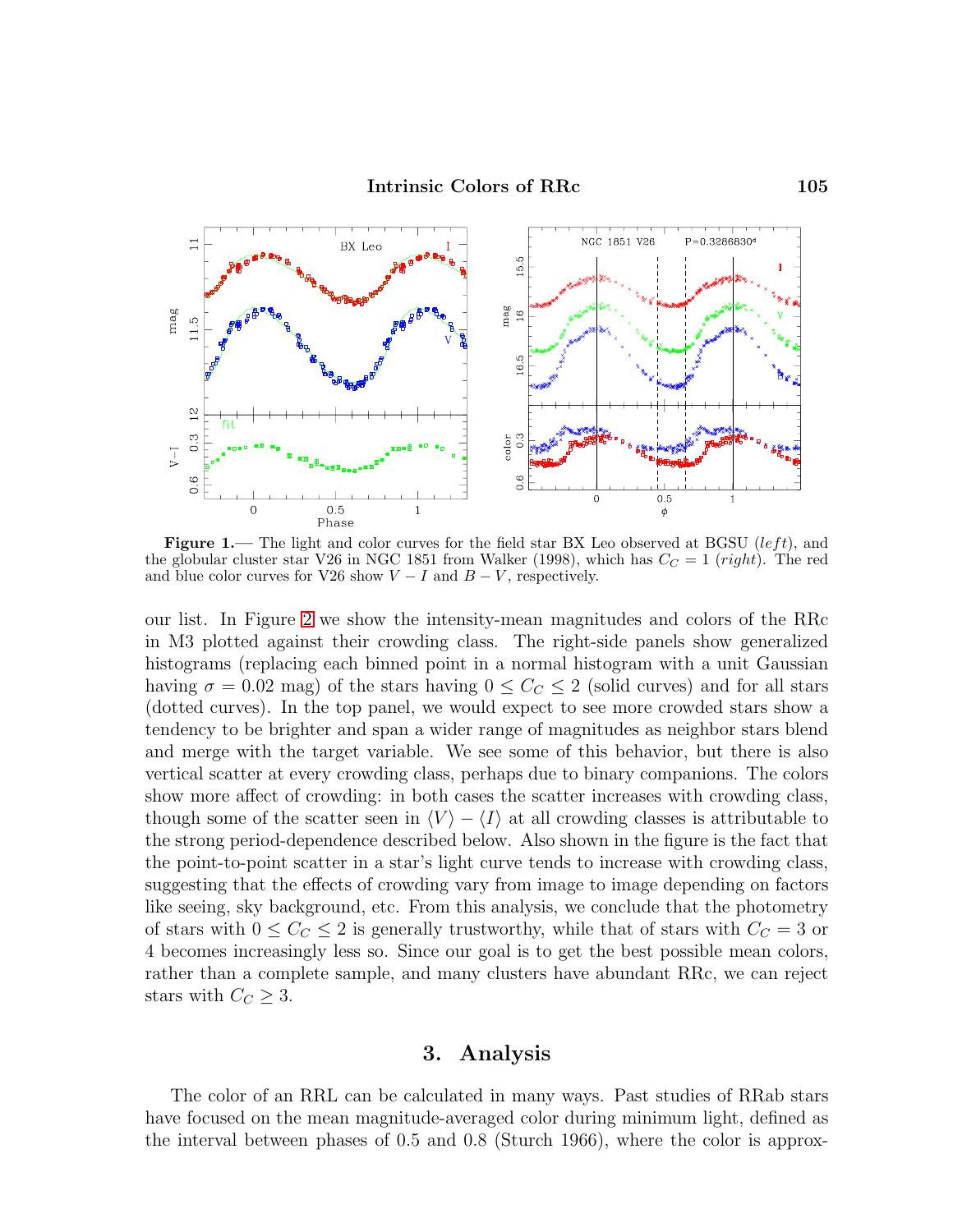

<span id="page-4-0"></span>**Figure 2.—** The left panels show the intensity-mean V magnitude (top),  $B - V$  color (middle), and  $V-I$  color (bottom) as functions of crowding class for the RRc stars in M3. The symbols indicate light curves with little scatter (solid), some scatter (open), and large scatter (crosses), with 3-point and 4-point symbols indicating data from the Schmidt and RCC telescopes, respectively (Benkő et al. 2006). The right panels show generalized histograms of these distributions.

imately constant. The advantage of this definition is that when the number of data points is small, as in a program to find RRL in a distant galaxy (e.g., M33, Sarajedini et al. 2006) or heavily reddened cluster (e.g., NGC 6441, Pritzl et al. 2003), a single observation in this phase interval may result in a better reddening estimate than the average of all the data points over a light curve with sparse or gappy phase coverage. A disadvantage of minimum light colors, noted by McNamara (2011), is that many extant studies (including those listed in Table 1) do not tabulate minimum-light colors,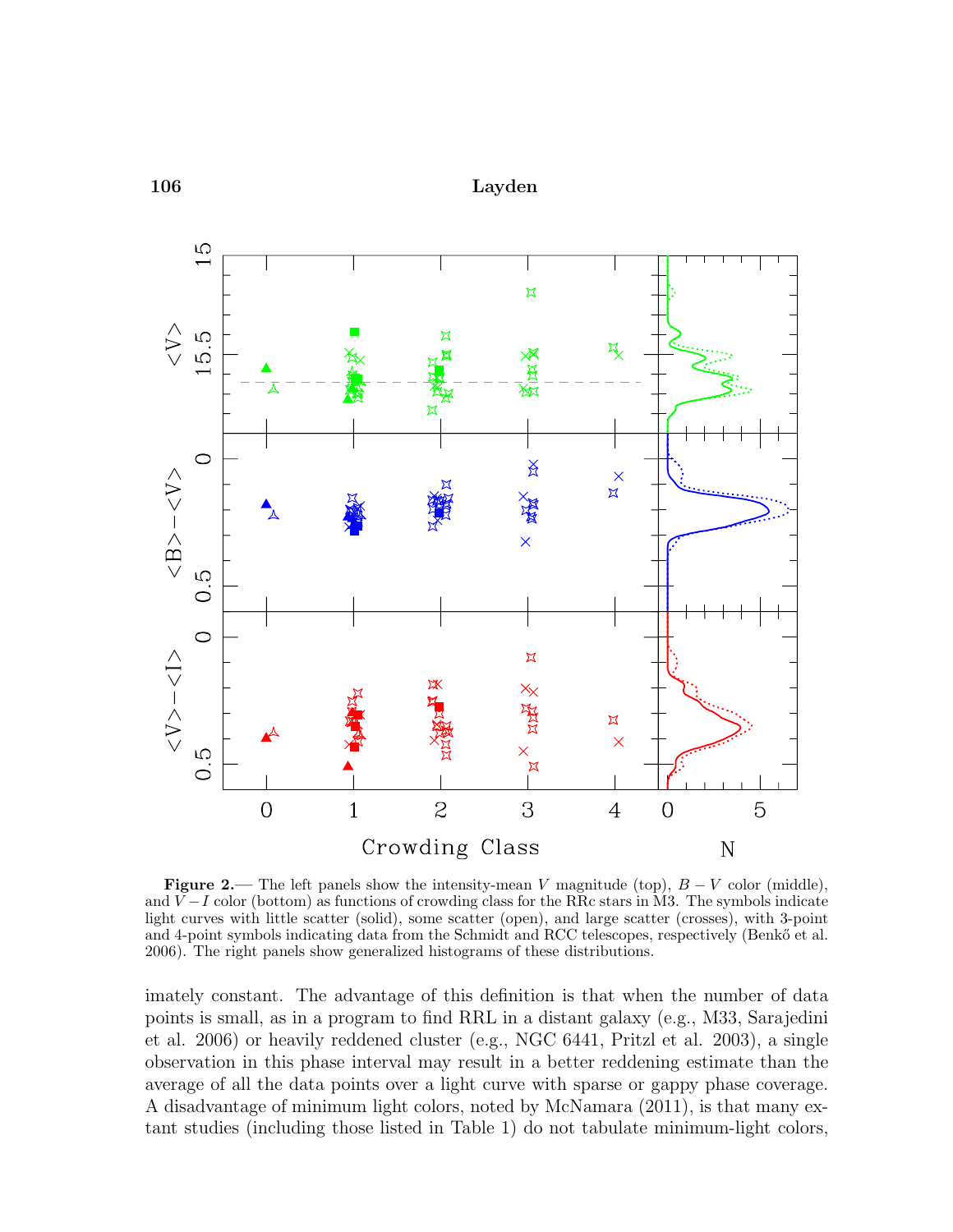### Intrinsic Colors of RRc 107

necessitating recovery of the original time-series data and its analysis.

The aim of our present study is to maximize the utility of our  $V - I$  and  $B - V$ color data by expressing the color in terms of all three of the current definitions, and to explore which definition might produce the smallest scatter and hence serve as the best reddening indicator. We calculate minimum light colors from the original time-series, but adopt from each study their tabulated intensity-mean colors,  $\langle V \rangle - \langle I \rangle$  (where the  $\langle \rangle$  notation indicates an intensity-mean magnitude taken over all phases), and the magnitude-mean colors,  $V - I_{mag}$  taken over all phases (our calculated values usually match the tabulated ones to several 0.001 mag).

Our first task is to determine whether RRc stars have a minimum light phase interval in which the color is roughly constant. We selected about four stars from each cluster that have low crowding class, light curves with little scatter, and which span a wide range in period. Figure [3](#page-6-0) shows the color curves of these stars after correction for the small reddenings listed in Table 1. The goal was to get a representative sample of light curve shapes and periods at each cluster's metallicity. It is clear from Figure [3](#page-6-0) that the phase interval used for RRab,  $0.5 \le \phi \le 0.8$ , is too large for the more sinusoidal light curve shapes of RRc. However, star-to-star variations in color due to period (see below) tend to confuse and mask the behavior of the RRc near minimum light. Following the method used by Sturch (1966), we vertically shift each light curve so they match at a common phase point, in our case we chose  $\phi = 0.525$  as shown in Figure [4.](#page-7-0) For  $B - V$ , it seems that many stars have a fairly constant color over the phase interval  $0.45 \le \phi \le 0.65$ , but in  $V-I$  the stars have a wider range of color curve shapes so that some stars become bluer during this phase interval while others become redder. As the summer progresses and we add more clusters to Figures [3](#page-6-0) and [4,](#page-7-0) we will perform a quantitative analysis like Sturch (1966) to define the best minimum light interval for RRc stars, but for now it appears that  $0.45 \le \phi \le 0.65$  provides a good working definition.

# 4. Analysis of Colors

Here we report preliminary results obtained by Tyler Anderson as part of his 2012 M.Sc. thesis. He focused on two definitions of color, the intensity-mean  $\langle V \rangle - \langle I \rangle$ , and the color at minimum light,  $(V-I)_{min}$  using the Sturch (1966) definition of minimum light,  $0.5 \le \phi \le 0.8$  developed for RRab. As shown in the previous section, a phase range of 0.45-0.65 is more appropriate for RRc, so the following results offer only a preliminary look at this relation. Tyler began by correcting each star's observed color for the small amount of reddening estimated from the reddening maps of Schlegel et al. (1998):

$$
(\langle V \rangle - \langle I \rangle)_0 = (\langle V \rangle - \langle I \rangle) - 1.24E(B - V), \tag{2}
$$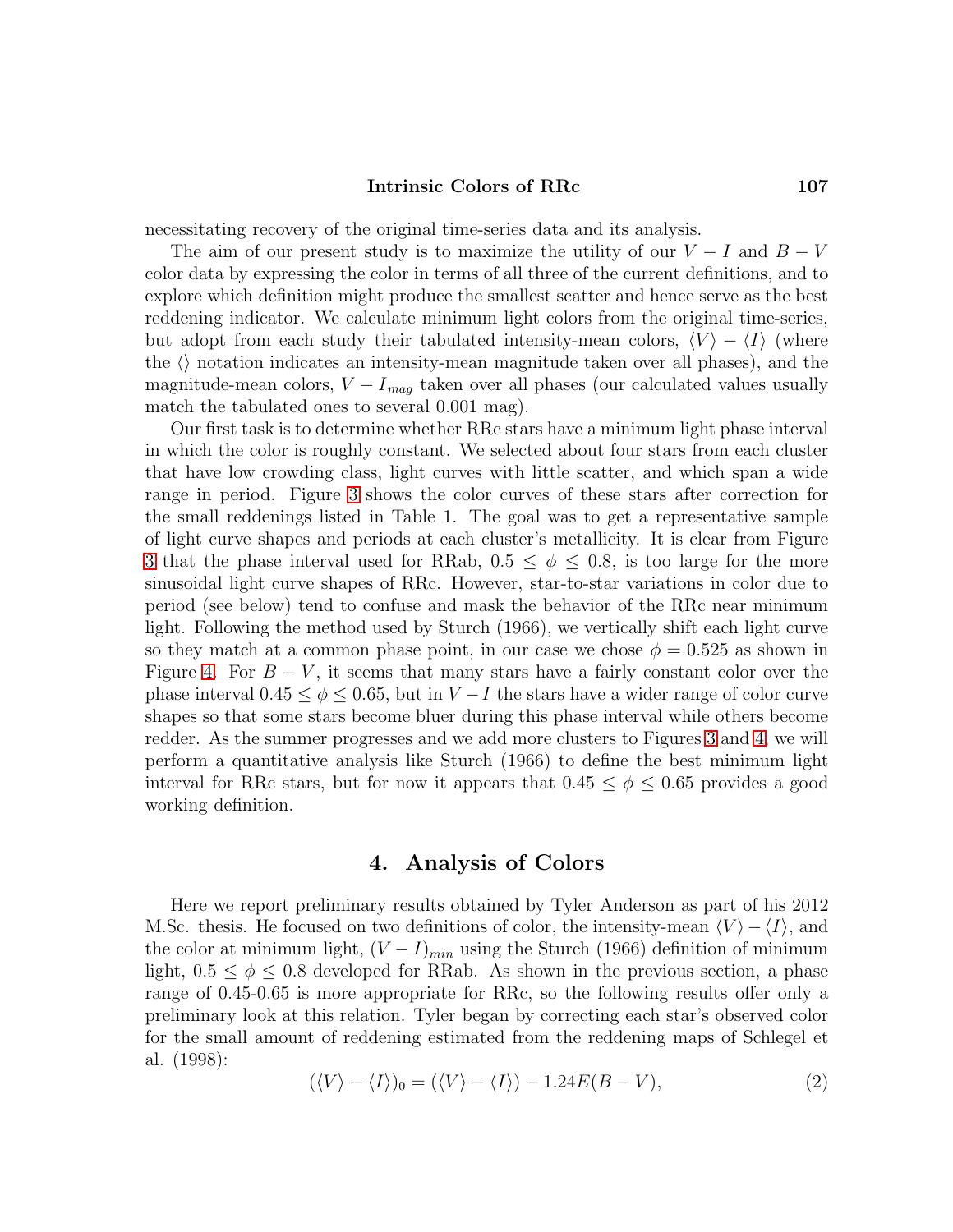

<span id="page-6-0"></span>Figure 3.— Color curves for a selection of RRc in globular clusters. The phase points 0.45 and 0.65 are marked.

with a similar definition for  $(V - I)_{min,0}$ , and where the color conversion factor of 1.24 is from Cardelli et al. (1989). He then performed leasts-squares regressions of the form

$$
(\langle V \rangle - \langle I \rangle)_0 = c_0 + c_1 x,\tag{3}
$$

where x is an independent variable: the pulsation period  $P$ , the stellar metallicity [Fe/H], or the light curve amplitude,  $A_V$ , taken in turn. For each regression, he computed the rms of the points around the best fit line as a measure of goodness of fit. The results are shown in Table 2 and Figures [5](#page-9-0) and [6.](#page-10-0)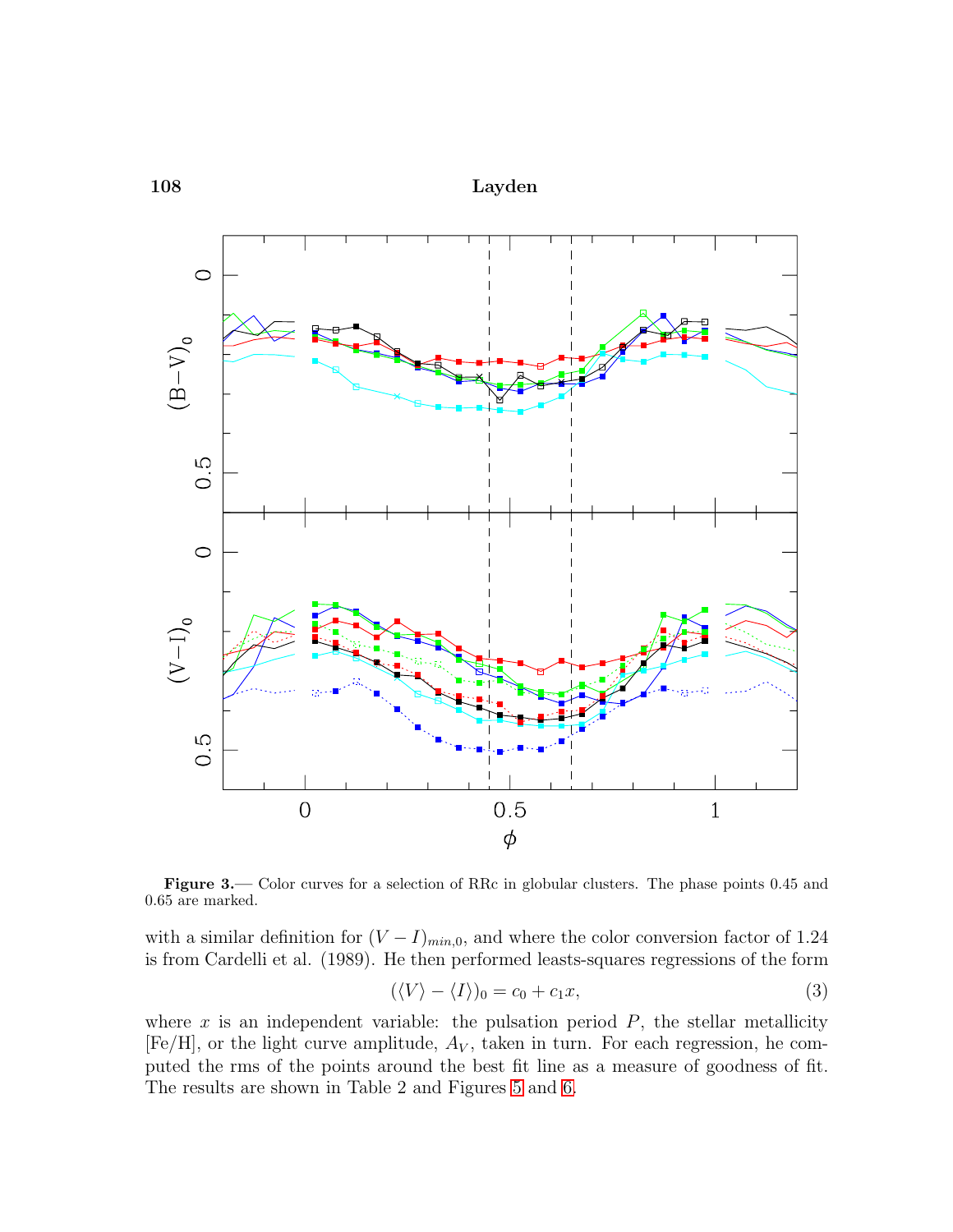

<span id="page-7-0"></span>**Figure 4.**— The color curves from Figure [3](#page-6-0) shifted vertically to register at  $\phi = 0.525$ .

Figure [5](#page-9-0) shows a weak correlation between color and metallicity, with the cluster stars having a marginally steeper slope. Figure [6](#page-10-0) shows a stronger correlation between color and period, again with the cluster stars having a marginally steeper slope. Plots of the residuals from this fit versus metallicity and amplitude show little or no slope, indicating that period and metallicity are themselves related. Expanding the model to a color-period-metallicity is thus not warranted. Plots of color versus amplitude,  $A_V$ show little correlation.

# 5. Conclusions and Future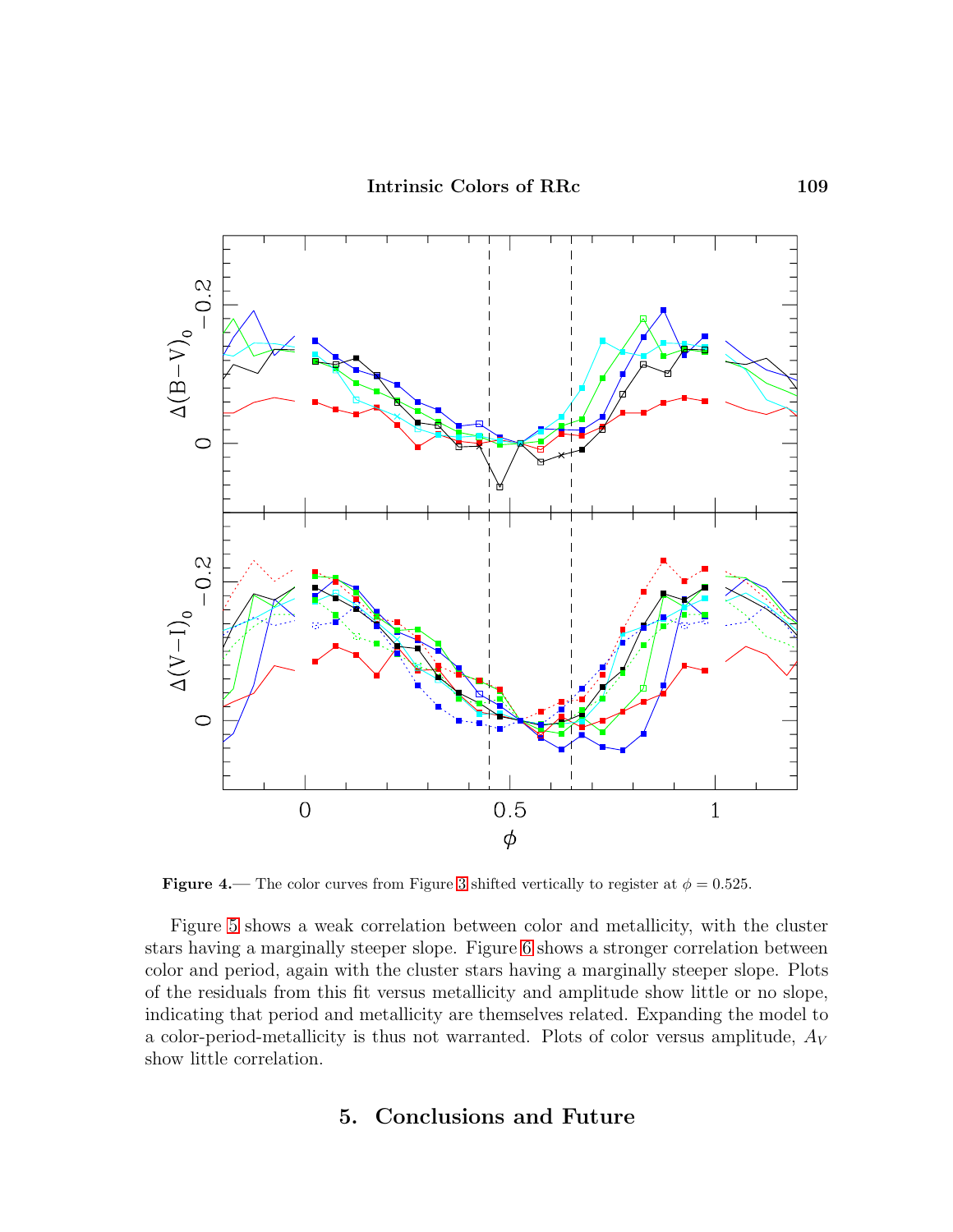| Color                                                                                                                                                                                                                                                                                                 | $\boldsymbol{x}$                                                                            | $c_0$                                                                | c <sub>1</sub>                                                             | rms                                                                  |
|-------------------------------------------------------------------------------------------------------------------------------------------------------------------------------------------------------------------------------------------------------------------------------------------------------|---------------------------------------------------------------------------------------------|----------------------------------------------------------------------|----------------------------------------------------------------------------|----------------------------------------------------------------------|
| $-\langle I \rangle_0$<br>$(\langle V \rangle)$<br>$\langle I \rangle$ <sub>0</sub><br>$(\langle V \rangle)$<br>$\langle I \rangle$ <sub>0</sub><br>$(\langle V \rangle -$<br>$(\langle V \rangle - \langle I \rangle)_0$<br>$(V-I)_{min,0}$<br>$(V-I)_{min,0}$<br>$(V-I)_{min,0}$<br>$(V-I)_{min,0}$ | none<br>$\boldsymbol{P}$<br>$[{\rm Fe/H}]$<br>$A_V$<br>none<br>P<br>$[{\rm Fe/H}]$<br>$A_V$ | 0.342<br>0.036<br>0.222<br>0.324<br>0.394<br>0.225<br>0.272<br>0.226 | 0.000<br>0.924<br>$-0.074$<br>0.038<br>0.000<br>0.536<br>$-0.086$<br>0.332 | 0.054<br>0.031<br>0.044<br>0.054<br>0.072<br>0.073<br>0.069<br>0.059 |
|                                                                                                                                                                                                                                                                                                       |                                                                                             |                                                                      |                                                                            |                                                                      |

TABLE 2 Preliminary Color Relations for RRc

Our best, preliminary predictor of the intrinsic color of RRc variables is

$$
(\langle V \rangle - \langle I \rangle)_0 = 0.036 + 0.924P,\tag{4}
$$

with  $\text{rms} = 0.031$  mag. This scatter is only slightly larger than the best relation for RRab stars from Guldenschuh et al. (2005), indicating that RRc are also valuable tools for measuring interstellar reddening. We show that the cluster and field RRc obey approximately the same relation, further extending the utility of RRc as a reddening indicator.

In the summer of 2013, undergraduate student Paul Husband is working to refine and extend these relations by adding more field and cluster stars, particularly at the metal-poor end of the relation. He is revising the minimum-light color measurements using the more appropriate phase range of 0.45-0.65, and is extending Tyler's work in  $V - I$  to  $B - V$  using all three color definitions. We will also use the compiled data to see whether the color changes for stars exhibiting the Blazhko effect when they are observed at different phases in their Blazhko cycles.

Acknowledgements: P.H. and A.C.L. acknowledge support from BGSU's SETGO Summer Research program, which is funded by the NSF.

#### References

Blanco, V. M. 1992, AJ, 104, 734

Benkő, J. M., Bakos, G. A., & Nupsl, J. 2006, MNRAS, 372, 1657

Cardelli, J. A., Clayton, G. C., & Mathis, J. S. 1989, ApJ, 345, 245

- Day, A. S., Layden, A. C., et al. 2002, PASP, 114, 645
- Guldenschuh, K. A., Layden, A. C., et al. 2005, PASP, 117, 721
- Harris, W. E. 1996, AJ, 112, 1478
- Kunder, A., Chaboyer, B. & Layden, A. C. 2010, AJ, 139, 415
- Landolt, A. U. 1992, AJ, 104, 340
- Mateo, M., Udalski, A., Szymanski, M., Kaluzny, J., Kubiak, M., & Krzeminski, W. 1995, AJ, 109, 588 McNamara, B. 2011, AJ, 142, 110
- Preston, G. W. 1964, ARAA, 2, 23
- Pritzl, B.J., Smith, H.A., Stetson, P.B., Catelan, M., Sweigart, A.V., Layden, A.C., & Rich, R.M. 2003, AJ, 126, 1381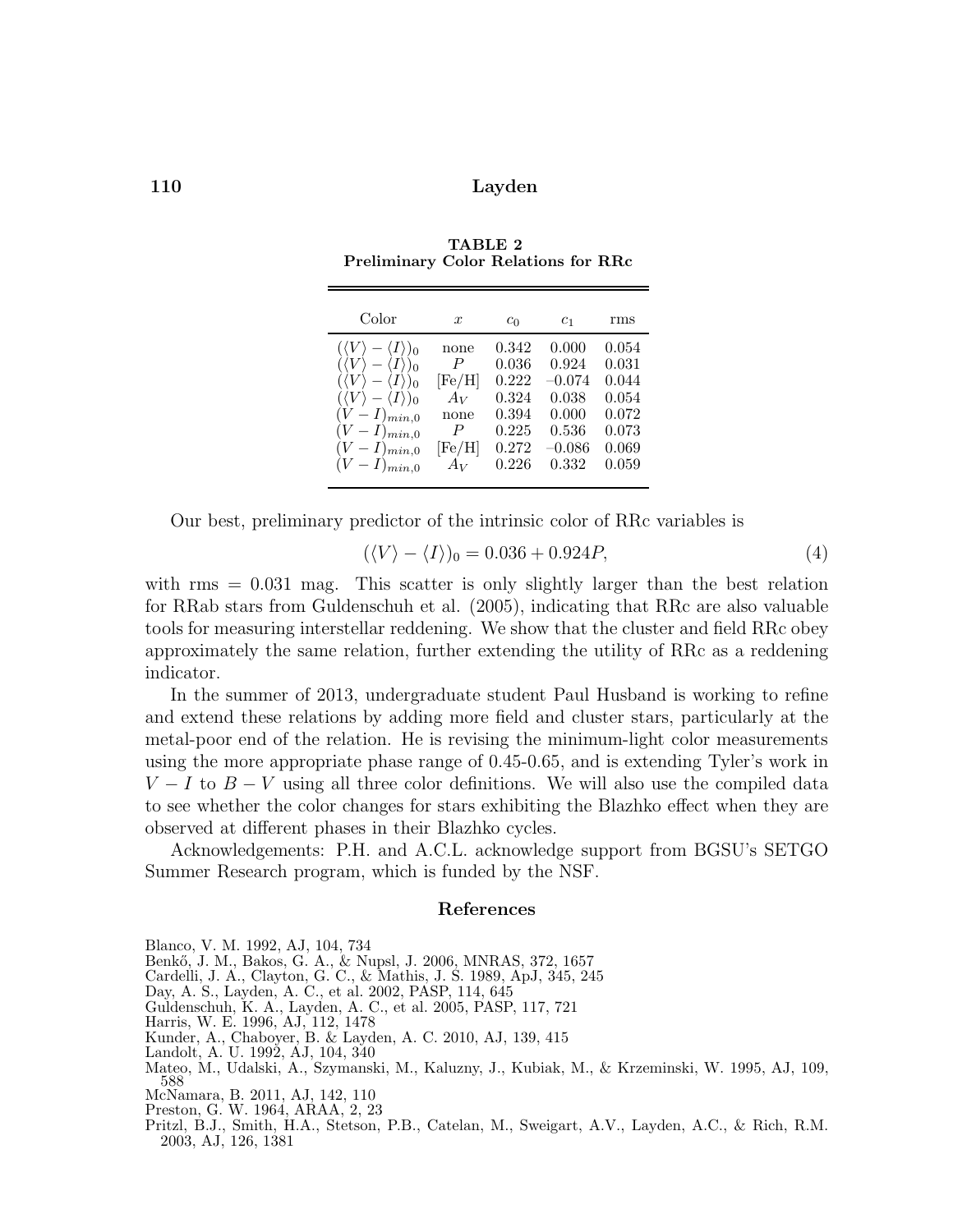

<span id="page-9-0"></span>**Figure 5.**— Regressions of  $(\langle V \rangle - \langle I \rangle)_0$  and  $(V - I)_{min,0}$  versus [Fe/H]. Field and cluster stars are shown in red and blue, respectively, with stars having high crowding class marked with crosses. The dashed and solid curves use all the data, and the stars with low crowding class, respectively.

Reid, N. 1996, MNRAS, 278, 367 Sarajedini, A., Barker, M.K., Geisler, D., Harding, P. & Schommer, R. 2006, AJ, 132, 1361 Schlegel, D. J., Finkbeiner, D. P., & Davis, M. 1998, ApJ, 500, 525 Smith, H. A. 1995, "RR Lyrae Stars," Cambridge Univ. Press: Cambridge Stetson, P. B. 2000, PASP, 112, 925 Stetson, P. B., Bruntt, H. & Grundahl, F. 2003, PASP, 115, 41 Stetson, P. B., Catelan, M. & Smith, H. A. 2005, PASP, 117, 1325 Sturch, C. 1966, ApJ, 143, 774 Walker, A. R. 1990, AJ, 100, 1532 Walker, A. R. 1994, AJ, 108, 555 Walker, A. R. 1998, AJ, 116, 220